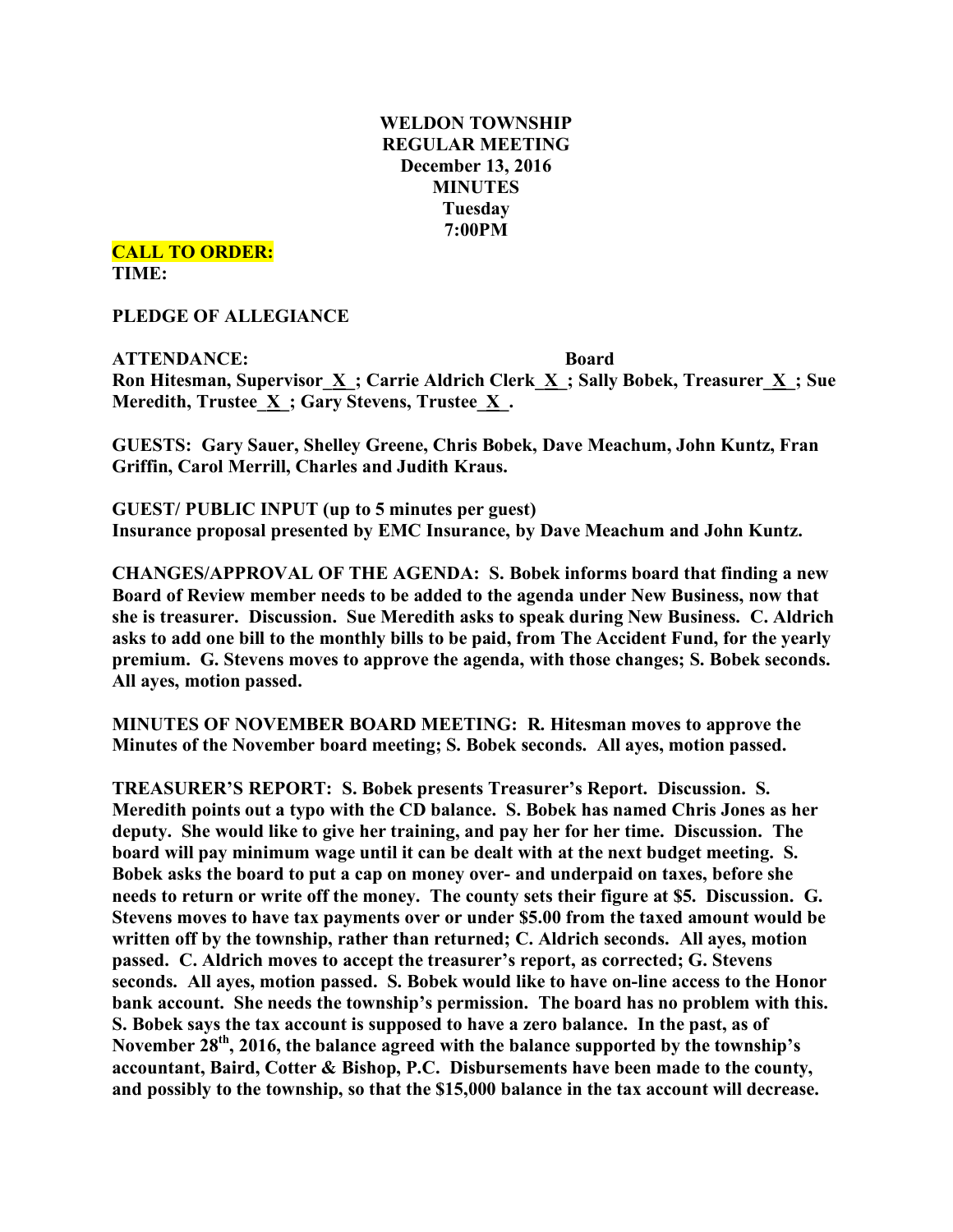**However, the county has returned two checks from the previous treasurer as incorrect. There are also discrepancies within the account and with the county. The treasurer will continue to work on the tax account and report to the board as it goes. Discussion regarding auditor's report on tax account. Discussion of Treasurer's Report being signed by treasurer. S. Meredith requests treasurer's report include total assets. Discussion of JPC banking being shown on Weldon's treasurer's report. Since the township is the fiduciary agent, the board would like the JPC account shown on the report.**

#### **GUEST/ PUBLIC INPUT (up to 5 minutes per guest)**

**Gary Sauer reports on The Maples. The Maples has the license to build, but it's still being debated when they can open. The fire safety evaluation system was discussed at the November 2016 meeting. The fire marshall approved it and recommended occupancy and the increase in beds, and Medicare can be billed. If the Maples is cited for deficiency down the road, they will resubmit the report or update it. In Stu's opinion, that will suffice, and it appears that the inspector agrees with that. Discussion. There is a meeting Monday December 19th at the Maples. The Planning Commission is being restructured at the county level, and they are asking for volunteers from the JPC planning department. Discussion.**

#### **REPORTS:**

**ZONING ADMINISTRATOR: C. Meredith is not present. He will email his report to the board members.**

**JPC: S. Meredith reports JPC discussed many amendments and verbiage changes at their last meeting. They discussed the Municipal Civil Infractions Ordinance. They discussed the Capital Improvements Plan. Weldon will need to begin work on their list of upcoming capital improvements.**

**LIQUOR INSPECTOR REPORT: R. Hitesman gives liquor inspection report. No violations found, no issues.**

**BUDGET: C. Aldrich presents budget report. R. Hitesman moves to approve the budget as present; G. Stevens seconds. All ayes, motion passed.**

**SUPERVISOR COMMENTS: R. Hitesman met with Dave Meachum earlier this month, and John Kuntz and Dave later in the month. Tom Lipinski feels some electrical work needs to be done to the hall in order to put heat tapes on the roof. He is uncomfortable about doing the work, and is worried about liability. Supervisor met with Craig Meredith and Carol Merrill regarding land splits. Craig Meredith will be performing land splits for the township. He will then give them to Carol Merrill, and she will number and present them to the county. Supervisor looked into blight issue on Haze Road. Batteries at hall have been recycled. Supervisor attended local road meeting at the County Road Commission. Information in packet. Discussion.**

**CLERK COMMENTS: Exit audit performed by Baird, Cotter & Bishop, P.C. Board members received their certified election results from the November 2016 General**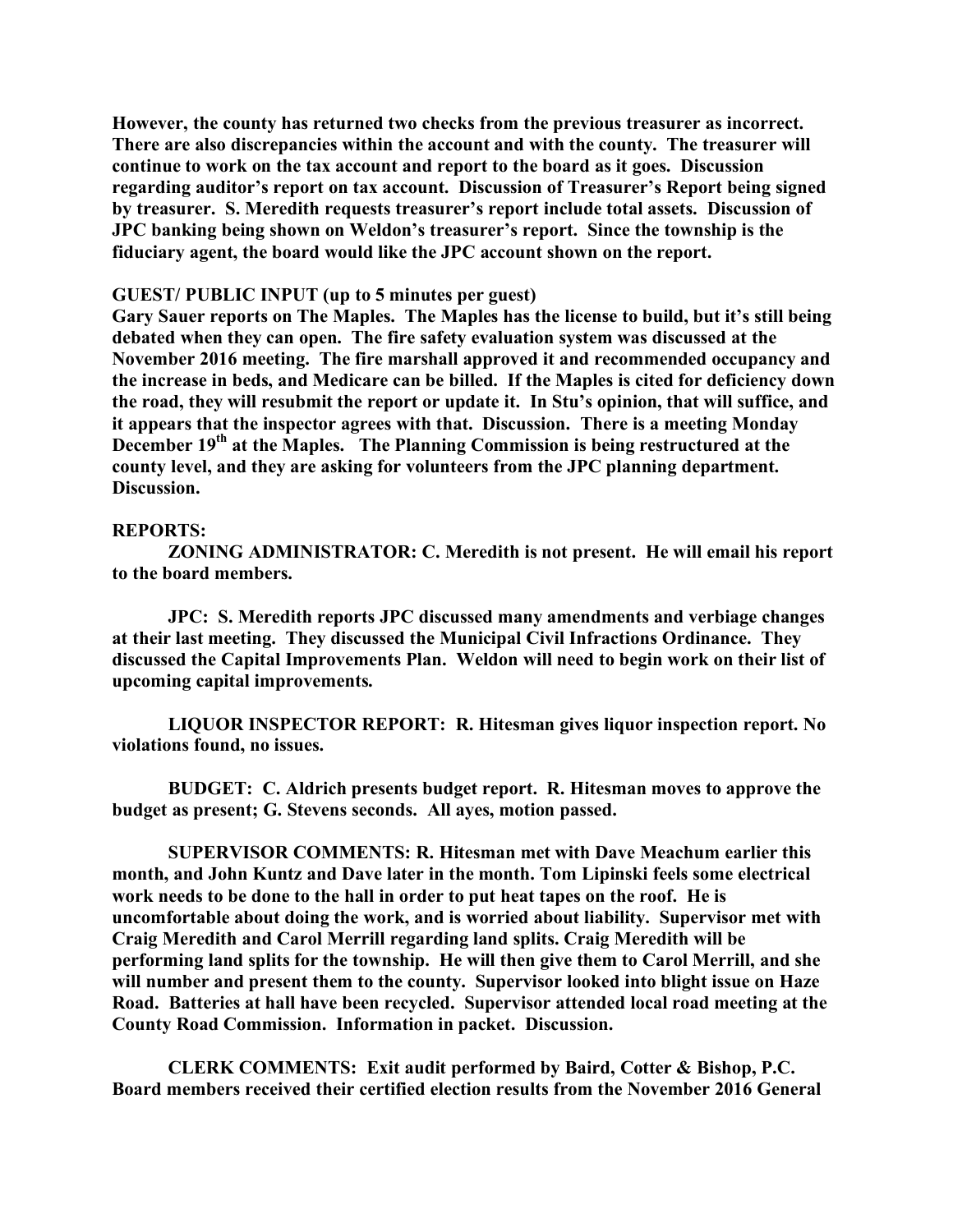**Election, as well as a breakdown for Benzie County for the voting percentages. Clerk presents Day Use Park report.**

## **UNFINISHED BUSINESS:**

**Shelley Greene has prepared a draft Civil Infractions Ordinance for Weldon Township. Timothy Figura has sent an email explaining the difference in a misdemeanor versus civil infraction. Discussion. When Ward Kuhn comes back with the finished ordinance for Colfax, Shelley Greene will present it to Weldon Township and the Village, so their ordinances are the same. Discussion.**

### **NEW BUSINESS:**

**R. Hitesman moves to send Sally Bobek to New Officials Training January 17th 2017 at Crystal Mountain; S. Meredith seconds. All ayes, motion passed.**

**Carol Merrill discusses poverty exemption resolution needed for next fiscal year. R. Hitesman moves to set the poverty exemption level at \$2,000; S. Bobek seconds. C. Aldrich takes a roll call vote. Gary Stevens, yes; Sue Meredith, yes; Ron Hitesman, yes; Sally Bobek, yes; Carrie Aldrich, yes. Poverty Exemption Resolution passed.**

**R. Hitesman mentions red exit signs are burned out already, and bear watching for electrical issues. Tom Lipinski would like outlets put on the outside of the building, and he is worried about liability. Discussion regarding heat tapes.**

**Deedee Newburg requests to use hall December 30, 11-5, for a baby shower. Discussion. G. Stevens moves that the Board will charge \$50 fee for rental of the hall for private entities, 50% to be returned if hall is in good condition afterward; R. Hitesman seconds. Discussion. All ayes, motion passed.**

**Annual request for money from the Sheriff's Department for the Snowmobile Safety Program. Discussion. G. Stevens moves to not support the Snowmobile Safety Program; C. Aldrich seconds. All ayes, motion passed. Clerk will send a letter stating the board's decision.**

**Weldon Township needs a new Board of Review member and an alternate. Discussion. Clerk will put an ad in the paper.**

**R. Hitesman presents letter of resignation from Assessor Carol Merrill. Discussion. S. Meredith asks if Carol Merrill will be a part of the selection process for a new assessor. Carol Merrill says she will be happy to, and she will stay until the board can replace her.** The resignation will take effect at the end of March. Clerk will put an ad in the paper for a **new assessor.**

**C. Aldrich discusses difficulty with getting faxes with new phone system. Acentek says that township needs a dedicated fax number. Discussion. S. Bobek will call Acentek and try to correct the problem.**

**S. Bobek remarks how fast the Coli Broadband works versus Ace Communication. Discussion.**

**S. Meredith reads into the record, with great regret, her letter of resignation from the JPC Committee, representing Weldon Township. Discussion. As the alternate, Sally Bobek would be agreeable to representing Weldon on the JPC Board. Treasurer will doublecheck with MTA to make sure there are no problems with her serving on the JPC.**